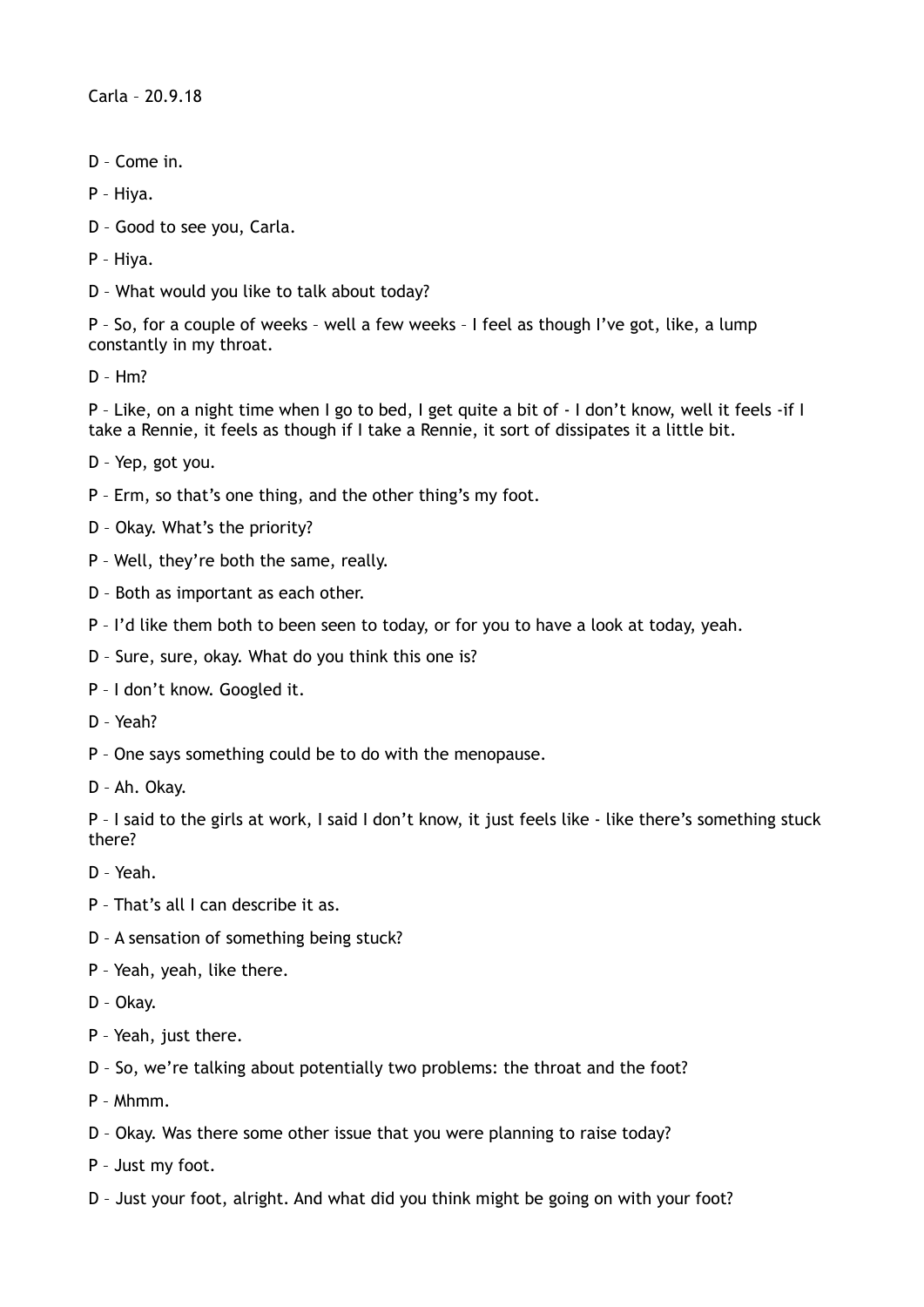P – On the 5th of September, I walked into a door.

D – Oh dear.

P – And so, and since then, more recently, I've been getting pains up the top of it and I just want to know if it's connected, if you wanted - if you had a feel of it and just thought it was okay, that's all I wanted to know.

D – Sure, we'll take a peek at that for you as well.

P – Yes.

D – Okay. Sounds like this one could be more of a priority, but okay, let me check a little bit more about it if that's okay? So, you've googled this, and what's the worst you came up with on google?

P – It says something to do with the menopause, which…

D – Ah, okay, so tell me a bit more about why it might be linked with the menopause?

P – I don't know, I just skimmed - you know, I haven't googled it for hours, I just, like, googled lumps in the throat.

D – Okay, so there was no logical connection there, it was just something that came up?

 $P - No.$ 

D – Okay, so we can address that as well, can't we?

P – Yeah.

- D When was your last period?
- P I take that Cerelle tablet, so I don't have one.
- D Okay, so you're not having a period because you're regularly on Cerelle?

P – Yes.

D – And I'm assuming that you're not missing pills and you've got no symptoms of pregnancy?

 $P - N_0$ 

D – So, we're not thinking that at all, okay, good. But you still don't want to conceive?

 $P - No.$ 

- D Have you got symptoms that make you think you're going through the change?
- P Don't think so, no.
- D No flushes, no dryness, no vaginal dryness?
- $P No.$
- D No skin changes, no weight changes?
- P No.

D – No, okay, so there's nothing pointing in that direction. So, we're not thinking that's relevant, but we can maybe come back to that if that's a concern to you.

P – I mean, I've been hot over the summer.

D – Yeah.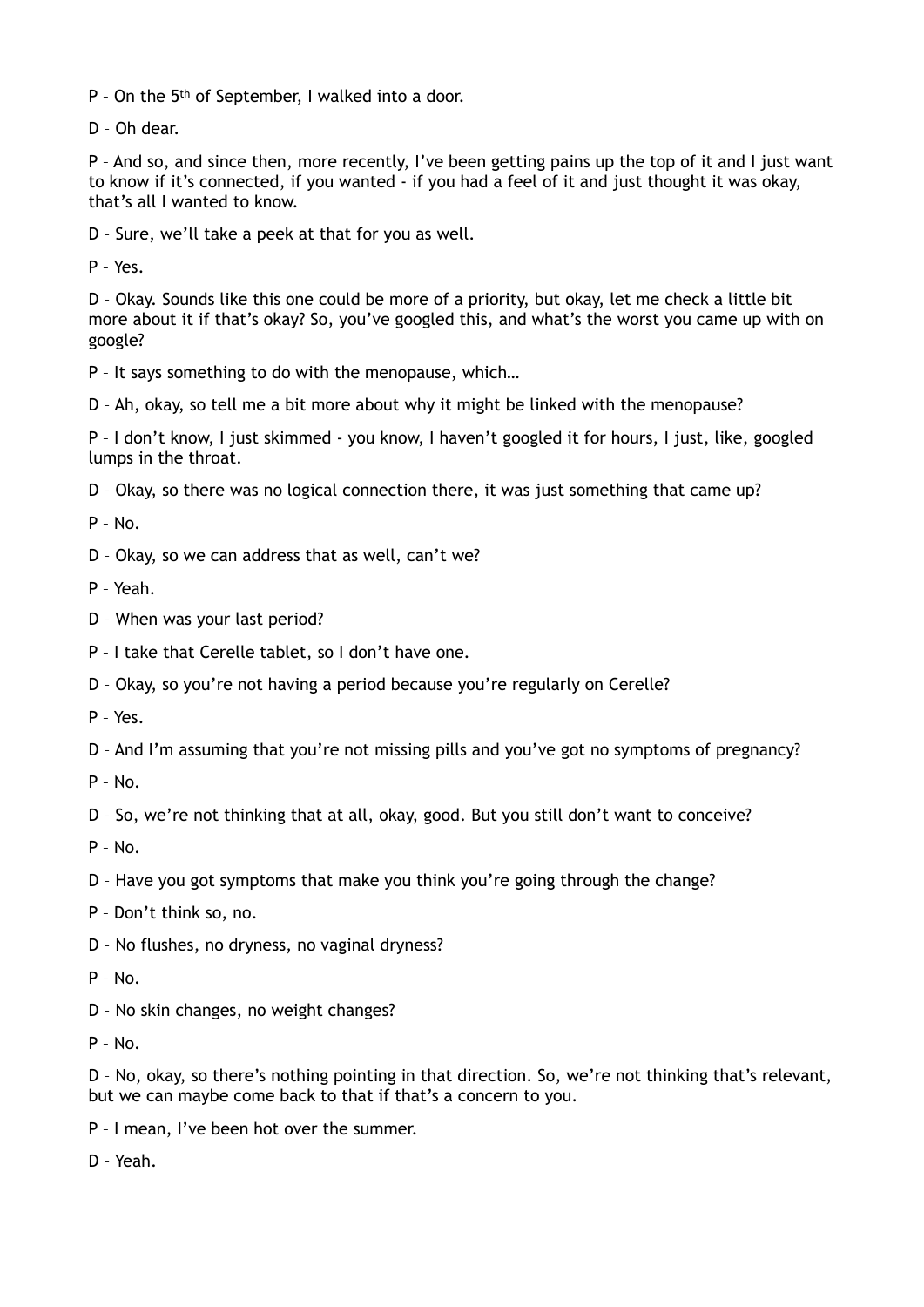P – Like, you know, all the girls at work were saying, 'Oh, it's not that hot', but it has been hot this summer.

D – Of course. You're quite happy to carry on taking the Cerelle for at least another year until we think about what do we do next.

P – Yeah.

D – Yeah, alright.

P – I want to keep on taking that because I've got a problem with a front and a back prolapse.

D – Got you.

P – And every time I was using something, it kept sort of, coming - heading back out.

D – Okay, okay. The prolapse is not the issue today?

P – No, no, no.

D – Okay, and your waterworks are okay?

P – Yes.

D – Not having any stinging when you pass urine, you've got no fever? Okay. We're mostly concentrating on this throat-y issue.

P – Yep.

D -- Because google didn't come up with any definite suggestions, was there anything else that you were thinking might be going on yourself, that you came up with after speaking to other people or your imagination came up with?

 $P - No.$ 

D – Nothing really? Okay. But you mentioned that Rennies help a bit?

P – Mhmm.

D – And it tends to happen on a night-time.

P – Well, no, I've got the - I've constantly got the feeling there, but I've noticed quite a bit on a night-time, like, I'll wake up during the night and… like with a mouthful of sick, or as if I'm going to be sick.

D – Ah, okay. So, you think there could be a link there?

P – I don't know.

D – And when you do that, does - and you take Rennies, does that help?

P – It seems to - well, yeah.

D – It seems to settle it a little bit?

P – Yeah, so I don't know if it's something to do… that it's all connected or not, I don't know.

D – That's helpful, yeah. Okay. Erm, any particular thoughts apart from me checking out your foot and making sure that we don't need to do anything about the foot – any things that you wanted me to do for you today?

 $P - No$ .

- D Apart from give you a diagnosis?
- P Yeah.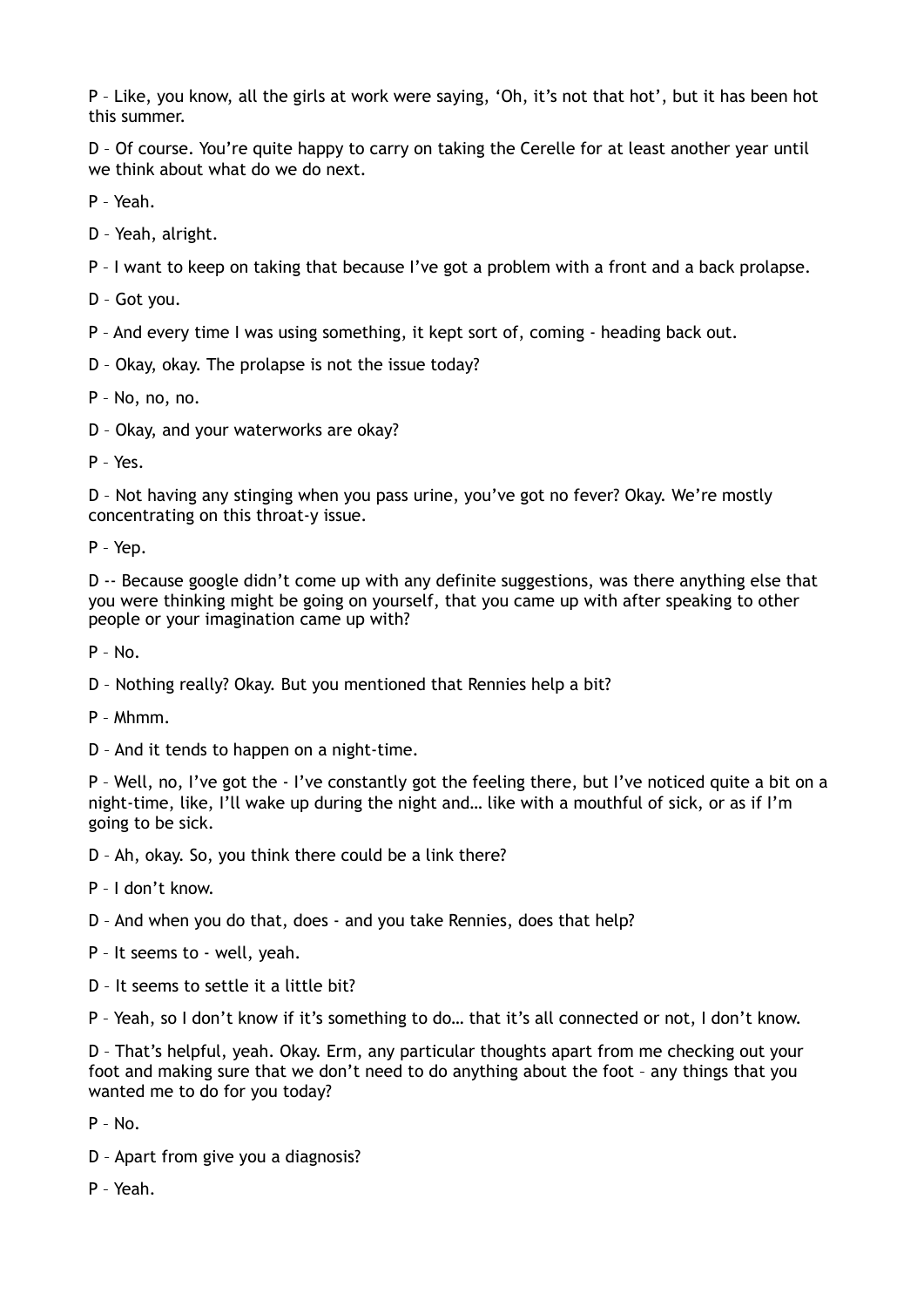- D And hopefully cure it?
- P Well, no, I just you know, see what it is.

D – In what way is this affecting your life, apart from making you wake up in the middle of the night, and being sick?

P – Well, it's not hugely, but I just wanted to know what it is.

D – Yeah, okay.

P – Yeah.

D – Okay. Erm, work-wise, what do you do these days?

P – Work at a primary school, at the office.

D – Okay. And your work's okay?

P – Mhmm.

D – Yeah?

P – Yeah.

D – And you're able to carry on at work with all of this?

P – Yeah, yeah.

D – And the foot's not stopping you from being able to get about and do your activities, workwise?

P – No, I mean, I've - as you know, I've had problems with both of my feet before, and I've had this foot seemed to get sorted when I had injections in my back.

D – Okay.

P – Because I had a bad back, and as soon as I had the injections, this foot was like, disappeared, so I don't know how that worked.

- D Yeah. Okay.
- P So now I've got that one.
- D And home-wise, who's still at home?
- P My two kids and my husband.
- D And how old are the kids?
- P Ten and fifteen.

D – Okay. If I can just make sure that there's nothing else that you do that's going to make you prone to this problem. You're not a smoker?

P – No.

- D Drinking-wise, alcohol-wise?
- P Maybe on a weekend, I'll have a like, a bottle of wine over the two nights, or…
- D Okay. And there doesn't seem to be a link with this, at all?

P – No.

- D Has your weight changed at all?
- P I don't think so. It's still steady.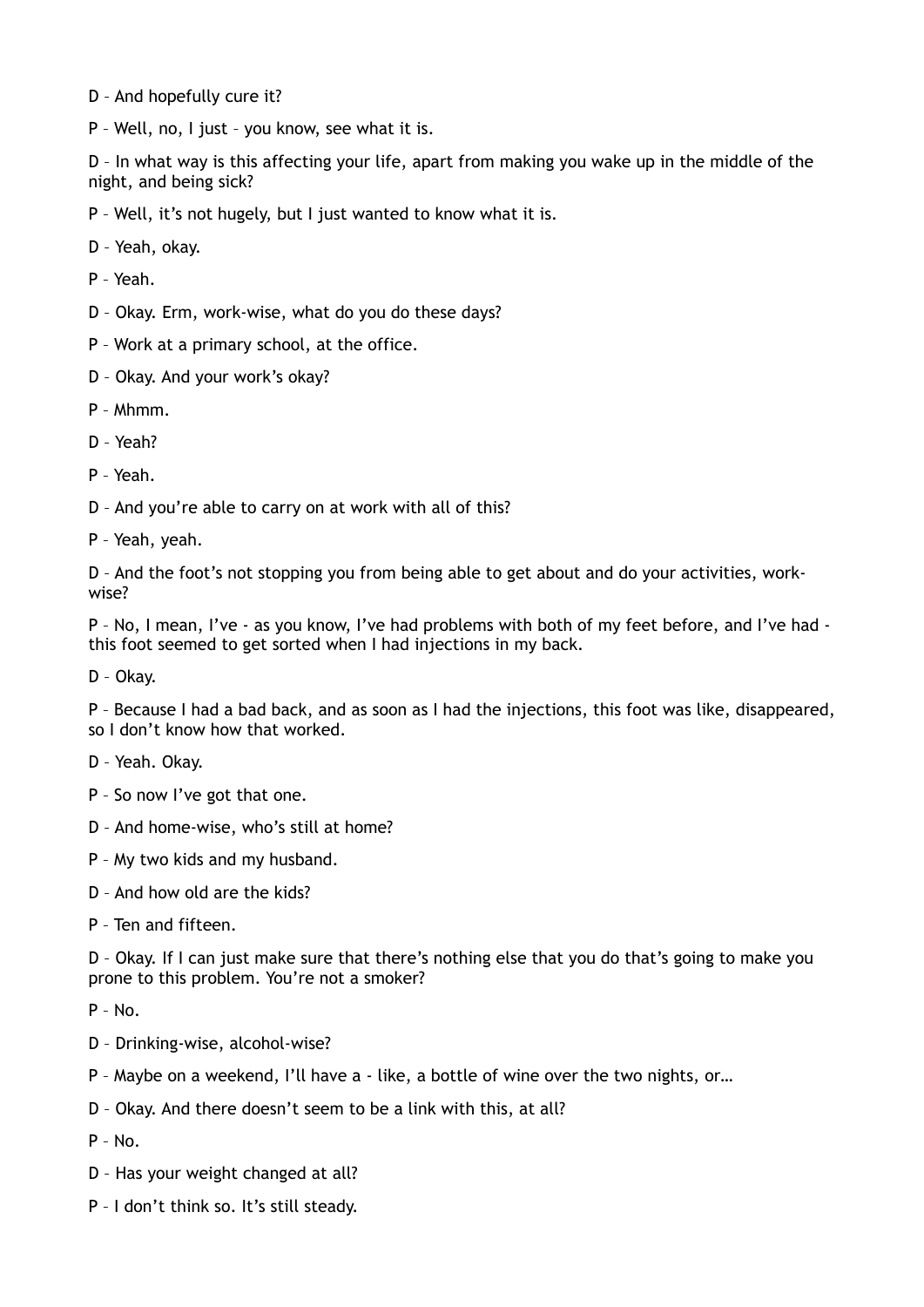D – Steady, okay. Have you been troubled by heart - with heartburn in the past? That you've been aware of?

P – Not really.

D – Not really?

 $P - No.$ 

D – So, this has really been a relatively new problem.

P – Yeah.

D – And it's been going on for a few….

P – Months.

D – Months, yeah, okay. Have you talked about it with your husband?

P – Well, I kept saying to him, I said, 'Do you ever get a feeling, you know, like a lump there' and he was like 'No, go to the doctor'.

D – Okay. Fine, okay. And when you exert yourself, you're getting no chest pain, and you're not breathless or anything like that?

 $P - No$ .

D – Not really?

 $P - No$ .

D – Okay. Let's have a look at that foot and it would be helpful for me to check your weight as well, if that's okay. And you're up to date with keeping your thyroid blood test done, aren't you?

P – I think so.

D – Yeah. And we did your average blood sugar quite recently to check you don't have diabetes, and that was reassuring and normal.

P – Yeah.

D – So this sounds, the foot problem sounds…

P – Sorry, I've had my shoes on all day.

D – That's alright. This sounds as if it all came on after you injured your foot, and what we want to make sure is..

P – That's the foot I did have the stress fracture on, though.

D – Ah, okay.

P – And I had a…

D – Got you. Not painful when I press across those bones?

 $P - No$ .

D – And I'm just going to press on your metatarsals. You're not a footballer?

P – No.

D – Habits and hobbies - are there any activities that you're engaged in usually; this is not stopping you from going to the gym or anything like that? Gym's not your thing?

P – Haha I wish I had the time!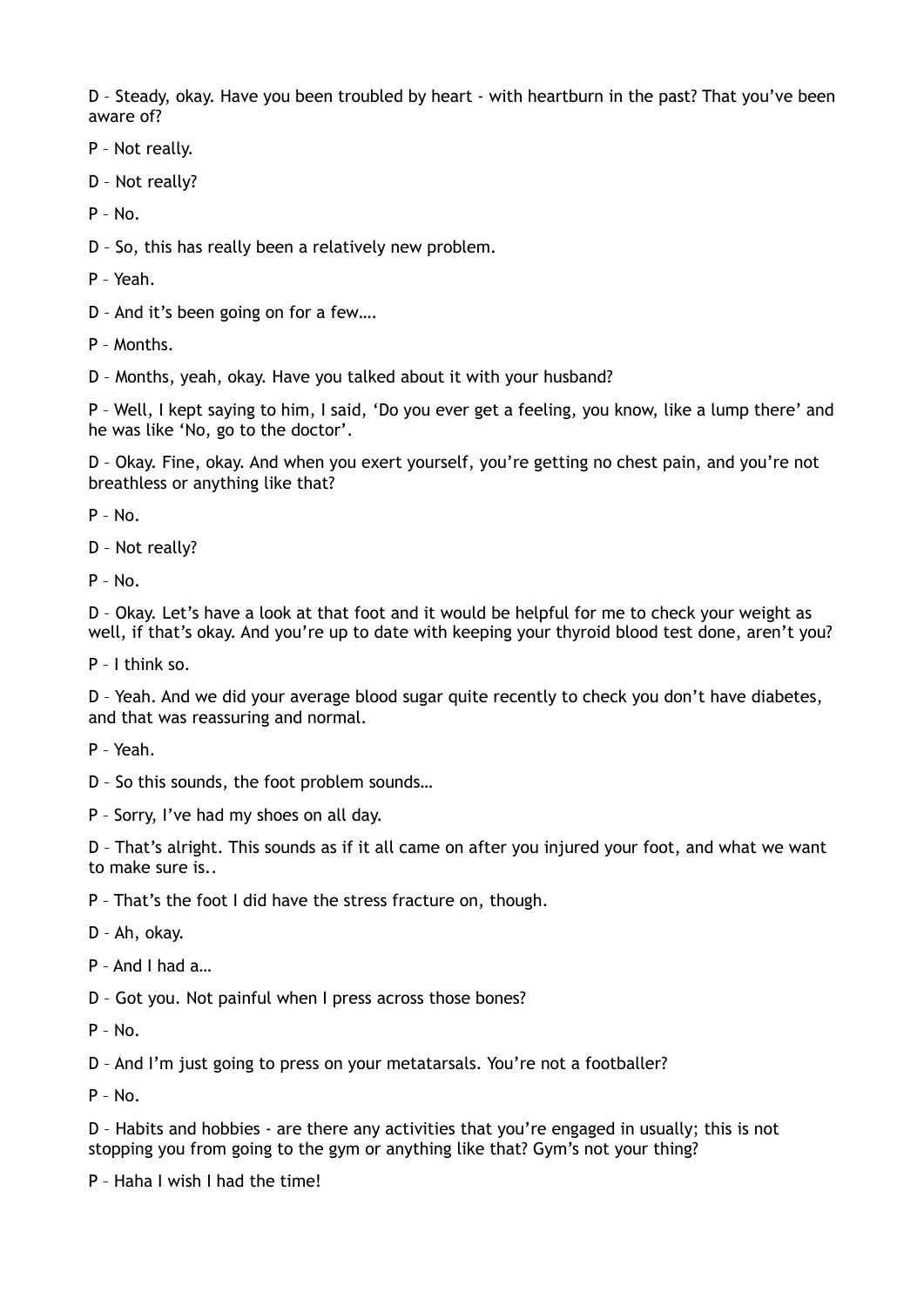D – Okay. You don't have time with having a husband and two kids, then?

- P Yes.
- D Alright.
- P Too tired on a night.
- D Good, okay. Stable ankle, healthy looking foot in itself.
- P Oh, that hurts.
- D That was a bit sore?
- P That's… yes.
- D Just doing that was sore?
- P Like on that part there.
- D So, you're a bit tender there?
- P And the shooting pain's been, like, going down there.
- D Got you. Alright, with the mechanism of the injury was it an injury like that or was it…
- P Straight into the door.
- D Straight into the door, okay, and that's where you got the bruising from?
- P Mhmm.
- D Okay. So, pressing on the bones itself is not provoking things?
- P There.
- D But you do have some have some bruising still in the foot there, don't you.
- P Oh, do I, right.

D – Yeah. I think it's unlikely that you fractured anything but it's taking a while to mend, isn't it, and it is a bit tender there. You've got a choice with the foot, I guess, is that it's not going to change with treatment very much, it's probably just going to carry on getting better slowly.

P – Ah, right.

D – But we could do an x-ray if it's not improving within the next fortnight. Just give me a call and let me know if you want to x-ray the foot.

- P Right. Because it's still fatter than the rest of the toes.
- D So, there's still a bit of bruising left there, isn't there.
- P Right. Okay.
- D So, if we can get you a bit more active that would help.
- P Yeah, because I…
- D Is it alright if we check your weight, if we stand you on the scales?
- P Yeah.
- D Okay, so 115, that's lovely. You're quite tall, aren't you, how tall are you?
- P Err, 6 foot 1.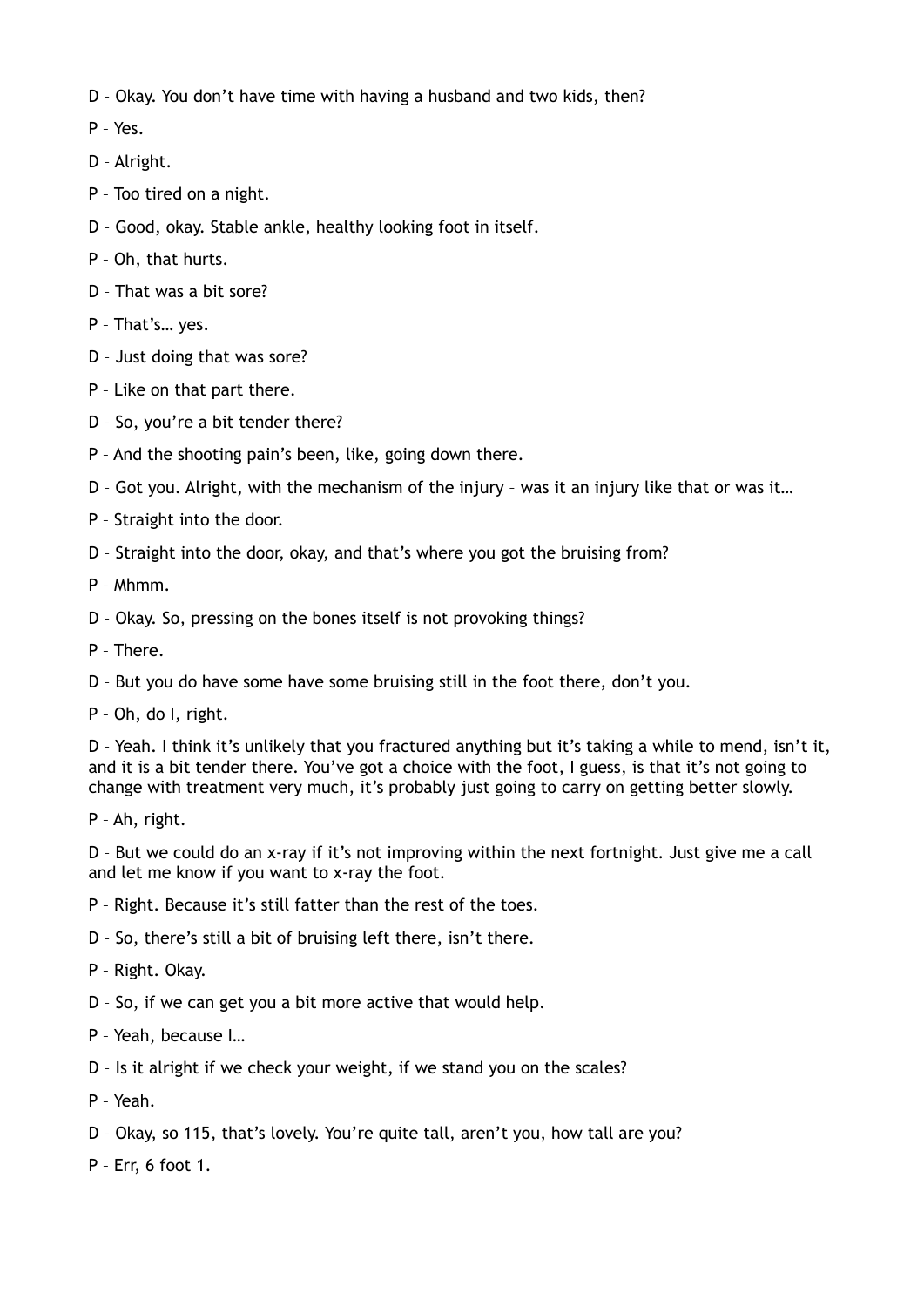D – If you just lie on the couch I'll just have a wee feel of your tummy if that's okay to make sure that we aren't missing anything. Come and sit down again and I'll have a quick look at your throat. No nasal symptoms, no nasal blockage?

 $P - No.$ 

D – Open your mouth, breathe in. Perfect, okay, good. Throat looks okay, nasal passage is okay, no blockage there, that's good. I think you pretty much made your own diagnosis haven't you, when it comes to your throat? You haven't quite vocalised it, you haven't quite put your finger on it.

P – Well.

D – So, it seems to be related to something coming up from your stomach, doesn't it?

P – Right, right.

D – So you're getting an irritation of your throat, at certain times of the day, it's worse on a night.

P – Yeah.

D – And, erm, this is caused by regurgitation.

P – Right.

D – Other people might call it heartburn.

P – So you would have this - the feeling there all the time, would you?

D – Oftentimes that will stem from this problem. So, you'll find that, at night—at times, you're regurgitating, but it's irritating the throat and leaving that sensation there.

P – Right.

D – Yeah. And—

P – Because, I mean, I've got that sensation there now.

D – Yeah. When I feel your throat, there's no lumps or bumps there; when I look at your throat, there's nothing worrying going on there, but I think that probably, we will get a vast improvement with very simple treatment for you. You've already found that Rennies work quite well.

P – Yeah.

D – There is a treatment that could work even better, quite quickly, but it's a tablet that you'd have to take by mouth, that suppresses acid production.

P – Right.

D – But the problem is that it doesn't get rid of food going up the way, it doesn't stop the regurgitation, it just stops the acid going up.

P – Right.

D – So you might prefer, instead of using that, to actually prop up your bed.

P – Alright, right.

D – So, if you prop your bed up so that it's on a couple of bricks.

P – Yeah.

D – At the headboard end, so that your bed is raised by fifteen centimetres.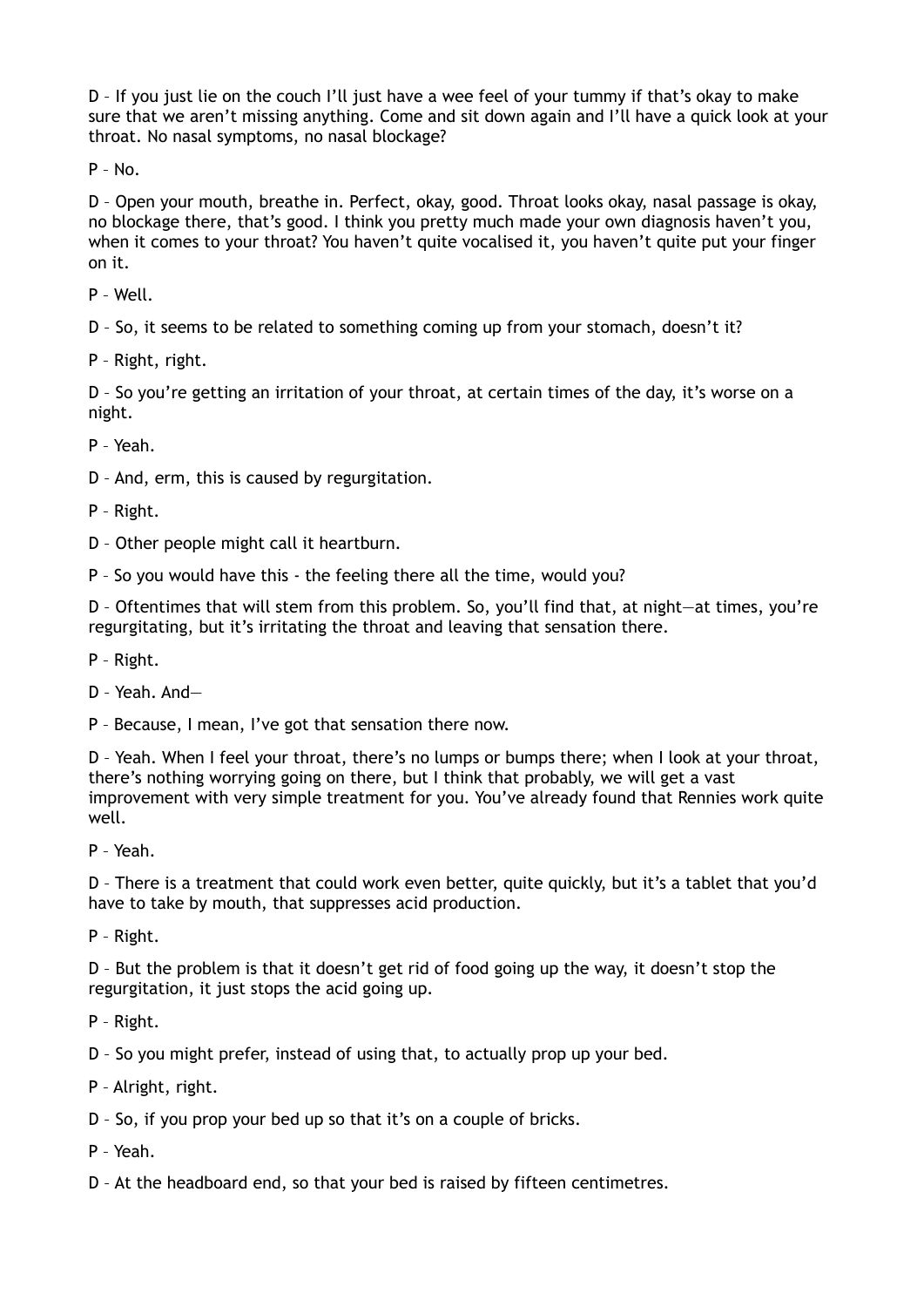P – Right.

D – You're going to have to negotiate this with your husband as well. But usually it's really well tolerated by both sleeping partners.

P – We don't sleep in the same room anyway, we haven't done for about fifteen years.

D – Okay, okay, well that's not a bother in that case. So, propping up your bed would be a very simple measure of doing it.

P – Yeah, okay.

D – You might temporarily also want to take these acid tablets as well, because that can actually quite quickly make you feel better.

P – Right, okay.

D – But, the trouble with these tablets in the long term is that they do have some small risks.

P – Right.

D – They slightly increase the risk of you getting a nasty type of diarrhoea, they slightly increase the risk of you having thinner bones, and they can make you prone to some infections.

P – Right.

D – But, to be fair, they're pretty safe, and they're very widely used.

P – Right, okay.

D – But they can cause some side effects, so if you do it the kind of organic way, if you like, that might be even better.

P – Yeah, try that first.

D – It's worthwhile talking a little bit about your weight, because your weight's likely to be linked with this, too, and you're going to be more prone to this because of your weight. So, if you wanted help with your weight, that perhaps could be something that we could focus on next time.

P – I think when I was here the last time, the lady gave me a program or something.

D – Yeah, great, great, okay. And the other thing that you can think about doing, as well as the program and the support from our nursing team, is maybe going online, on our website and listening to me talk to somebody about the options that might work for weight.

P – Right.

D – And we can maybe talk about that another time, if you wanted to. So, heartburn. So, there's some weight loss options for you there.

P – Yeah.

D – This is the organic way to deal with heartburn.

P – Okay.

D – Without necessarily taking any medication – but you'll find that things like Rennies and antacids like Gaviscon or Peptac can be really helpful to control those symptoms when they happen but propping your bed might be an even better way. If you've got any weaknesses like you're not a smoker, so that's good news, but chocolates and mints can open up your gullet and make you more prone to this problem, too.

P – Right, right.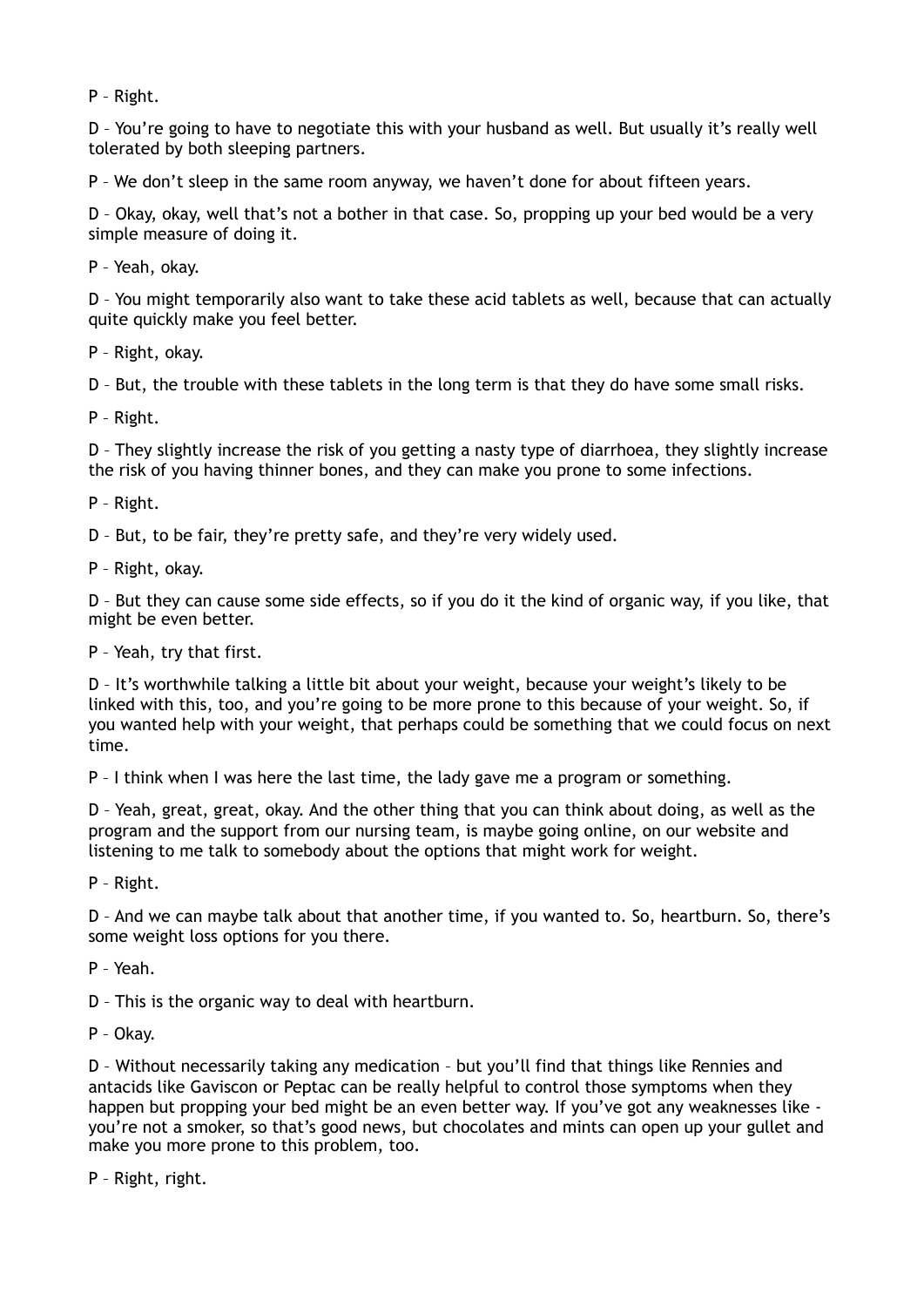D – Having big meals towards bed-time is not a good idea, too, because that tends to slosh up the way, so that might be worthwhile thinking about, as well.

P – Yeah.

D – What do you think; what should we do?

P – Well, we'll try that and if I still feel as though I've got the problem in a few weeks' time, I'll make another appointment.

D – Well I really think that probably, if we're right about this, that your symptoms will vastly improve within the course of a couple of weeks.

P – Okay.

D – So, prop your bed up, take these tablets until the symptoms are much improved, and then when you've had no symptoms for a week or two, then just take them as and when you need to. Take the antacids when you need to as well, and if we're not right about this, then we probably ought to be seeing you again within two to four weeks. Does that all make sense?

P – Yeah.

D – Was there anything else that I've not covered adequately, or anything else that you want to check up on beyond that?

P – No, that's fine.

D – Is that alright?

P – Yeah.

D – Medication-wise, on your repeat prescription, I'm just going to do your medication review. You're not using amitriptyline anymore?

 $P - No.$ 

D – Not needing it?

 $P - N_0$ 

D – Happy to do without it – shall we take that off your repeat prescription in that case?

P – Yeah.

D – Great. So, we'll add this medication. There's a choice between lansoprazole, which can sometimes make looser, and omeprazole.

P – I've got some of them in the house already, off I think when I got the amitriptyline, they gave me them.

D – Yeah, oh okay, okay. Have you tried any of them recently?

P – I haven't.

D – No?

P – Because I thought you only had to take them if you were taking tablets.

D – We usually - we often recommend them if you're taking non-steroidal anti-inflammatories like aspirin or ibuprofen.

P – Right.

D – To protect your stomach, but the lansoprazole can sometimes make you a bit looser.

P – Right.